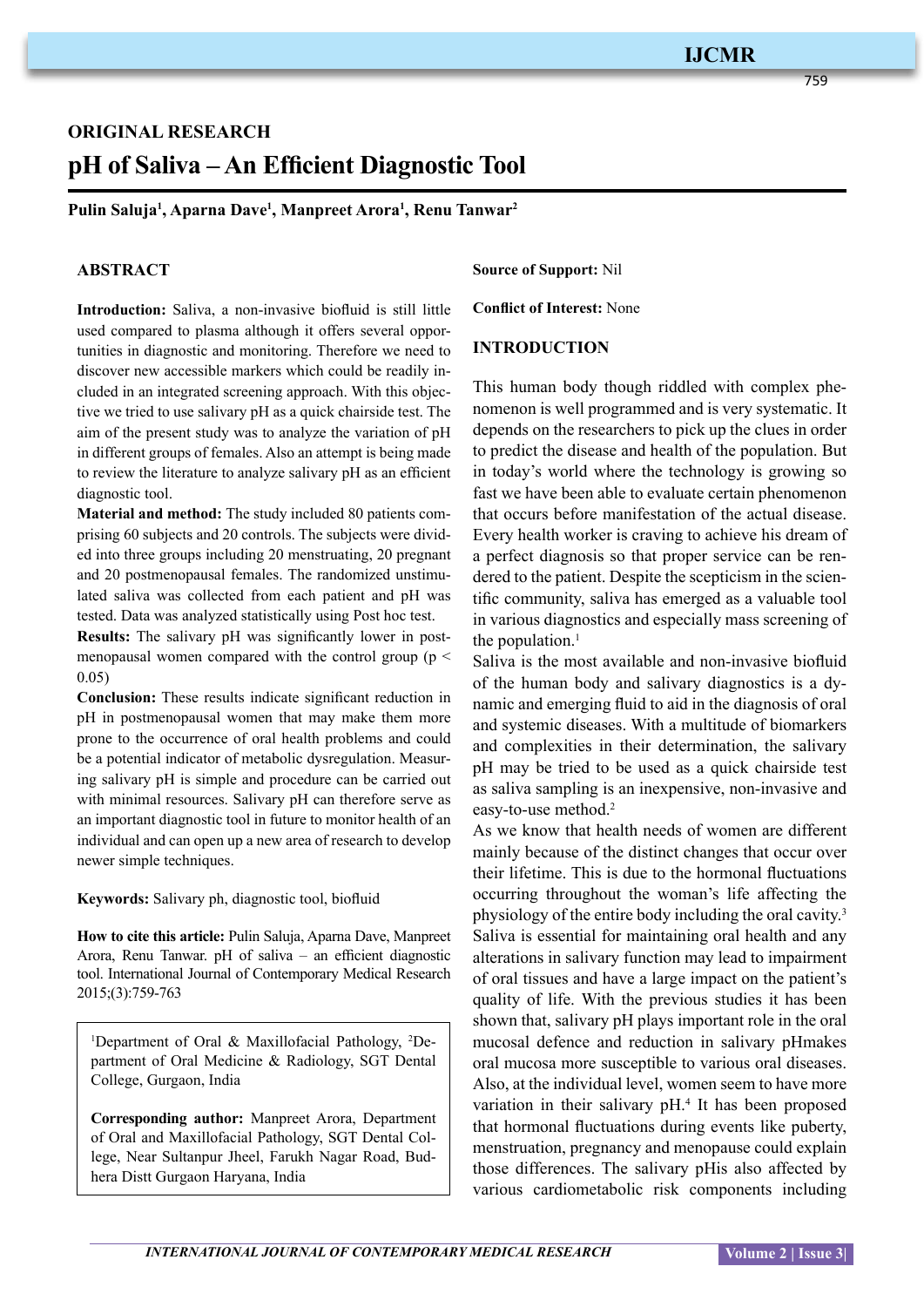the menopausal status. Degenerative alterations in the acinar cells, which cause a decrease of the saliva flow rate and a diminution of salivary pH, are frequently observed among diabetic and dyslipidemic patients.<sup>5</sup>

However, various studies have focussed on the significance of salivary pH in the development of caries and sex-dependent differences in salivary pH. There is scanty literature focussing on comparison of salivary pH between menstruating, pregnant and postmenopausal women in a single article. Thus the present study aimed at analyzing the pH of saliva and evaluating the effect of menstruation, pregnancy and menopause on it as determining salivary pH being an inexpensive and non-invasive procedure could be a very promising avenue. Also an attempt is made to review the literature to analyze salivary pH as an efficient diagnostic tool.

## **MATERIAL AND METHODS**

20 menstruating women (with regular menstrual cycle of  $28-30 \text{ days}$ <sup>6</sup>, 20 pregnant women between sixth and ninth month of pregnancy and 20 postmenopausal women with history of menopause more than 1 year constituted the study group. Thus the study group included 60 patients within an age range of 15-55 years. Also 20 regularly menstruating girls between 15-25 years composed the control group. Hence a convenience sample of 80 subjects was selected from those reporting to the Department of Oral and Maxillofacial Pathology and the Department of Obstetrics and Gynaecology SGT Dental and Medical College, Gurgaon. All of the subjects were healthy individuals attending the clinics for regular examination. A questionnaire covering information on age, sex, systemic disease, daily medication and various oral symptoms was filled out for each individual. All subjects signed an inform consent to participate in the study. An ethical approval was taken from the institutional ethical committee before the start of the study.

Patients free from systemic or local diseases, normal chewing ability, with no evidence of dry mouth or salivary gland disorders and with good oral hygiene were included in the study. Patients having any oral diseases, systemic diseases, on medication, habit of smoking, with high risk pregnancy and those not willing to participate in the study were excluded.

## **Saliva sampling**

Saliva collection was done as per World Health Organization protocol."**<sup>7</sup>** Subjectswere asked to keep an overnight fast before saliva sample was collected the next morning. They were also asked to rinse the mouth properly and then after 5 minutes were asked to spit the whole saliva. The subjects were instructed not to cough up the mucus while saliva collection. The subjects spit into the collection tube about once a minute for up to 10 min. 5 ml of saliva was thus collected in sterile 10 ml beaker. The salivary sample was collected between 9:00 am and 11:00 am in a comfortable room free from noise and distraction. Salivary samples of the menstruating group were collected within the first three days of menstruation<sup>8</sup>

The pH of the saliva was immediately measured in order to prevent any deterioration of the sample.

## **Salivary analysis**

Salivary pH was measured with the help of a single electrode pH meter (Slope pH Meter Model 152-R).8 The pH meter was calibrated every day. The electrode was dipped in hydrochloric acid of 0.1 N when not used. The next day pH meter was again calibrated using freshly prepared buffers of pH 7 and pH 4. The latter was used for finer adjustment to the pH. Following this the electrode was kept dipped in double distilled water. After analyzing the pH, the electrode tip was again washed with a gentle stream of distilled water and then dipped in the double distilled water. The liquids and chemicals were freshly prepared every day.2

#### **Statisticalanalysis**

The Statistical Package for Social Sciences (SPSS) was used for the statistical analysis. To evaluate the significance of the parameters used between the four investigated groups Post hoc and LSD tests were used. P-values lower than 0.05 were taken as statistically significant.

## **RESULTS**

Salivary pHwas evaluated in total 80 candidates including 20 controls and 60 cases (20 menstruating, 20 pregnant and 20 post menopausal). Post Hoc Testwas used for statistical analysis and the comparison of the results was made between all the groups.  $P \le 0.05$  was considered statistically significant. (Table 1,2).

pH values were significantly lower in post menopausal women when compared with the control group (p<0.05) (Table 1,2) Though no significant difference was found when pH was compared between control group and menstruating and pregnant group respectively. (Table-1,2)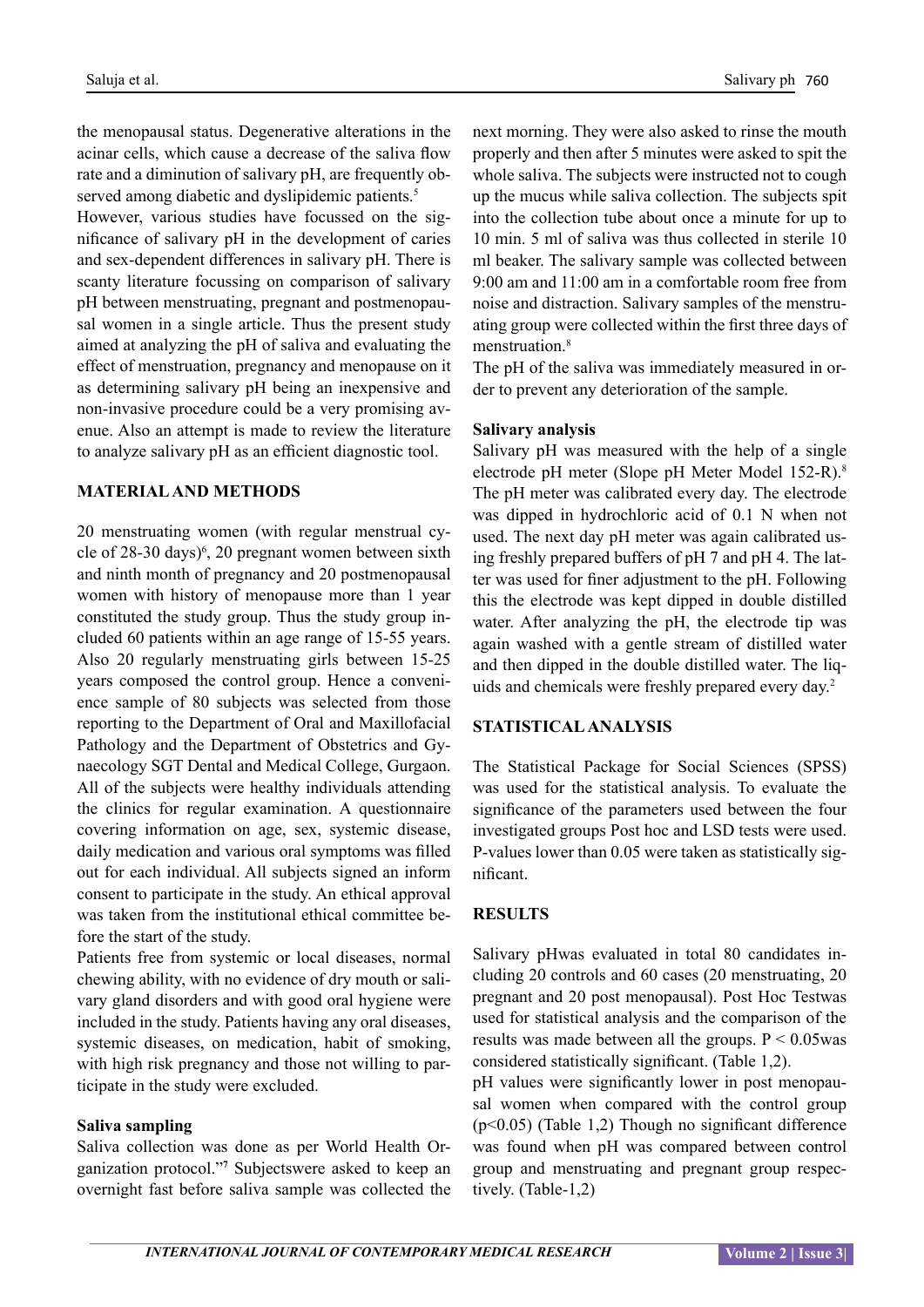## **DISCUSSION**

The physicochemical and biochemical properties of saliva along with its complex composition endowes this fluid with multiple functions, including: anti-bacterial, anti-viral and anti-fungal properties; buffering capacity; digestive activity; mineralizing capacity; lubricant property and viscoelastic properties essential for the maintenance of oral health; and protective and repairing fluid for mucosal surfaces.<sup>9</sup> Therefore without saliva, mealtimes are difficult, uncomfortable and embarrassing.10 The fact is that the Women may be more susceptible to salivary changes because of the unique hormonal changes they experience. There are five situations in a women's life during which hormone fluctuations might make them more susceptible to oral health problems – during puberty, at certain points in the monthly menstrual cycle, when using birth control pills, during pregnancy, and at menopause. Many studies have shown that oral mucosa is sensitive to the effect of sex hormones (estrogen and progesterone). Thus there could be a direct link between changing hormonal status and oral health among females. $11,12$ 

The human being is an integrated organism with so many mechanisms working together to maintain a

|                                                                                          |                       | N  | Mean   | Std.<br>Devia-<br>tion |  |  |  |
|------------------------------------------------------------------------------------------|-----------------------|----|--------|------------------------|--|--|--|
| PH                                                                                       | Control Group         | 20 | 6.6320 | .84481                 |  |  |  |
|                                                                                          | Menstruating group    | 20 | 6.5570 | .63363                 |  |  |  |
|                                                                                          | Pregnant group        | 20 | 6.4170 | .78943                 |  |  |  |
|                                                                                          | Post menopausal group | 20 | 5.9840 | .52311                 |  |  |  |
|                                                                                          | Total                 | 80 | 6.3975 | .72724                 |  |  |  |
| <b>Table-1:</b> Descriptive Statistics of Salivary pH value in<br>different study groups |                       |    |        |                        |  |  |  |

proper pH balance. pH measures the alkalinity or acidity of body and is the fundamental force for driving all the body functions. To survive, our bodies must maintain the pH very close to 7.4, which is just on the alkaline side of neutral. If our body's pH varies too much from this ideal, it becomes difficult for various enzymes to function properly. Maintaining this slightly alkaline state is a constant challenge, primarily because of the acid-forming functions that take place within the body, and the over-abundance of acid-producing foods we consume  $13$ 

The normal range for pH of saliva varies from 6.2-7.6 with 6.7 being the average pH. Resting pH of mouth should not fall below 6.3. In the oral cavity, saliva maintains the neutrality of pH(6.7-7.3). The saliva contributes to maintenance of the pH by two mechanisms. First, the flow of saliva eliminates carbohydrates that could be metabolized by bacteria and removes acids produced by bacteria. Second, acidity from drinks and foods, as well as from bacterial activity, is neutralized by the buffering activity of saliva.<sup>2</sup>

In relation to pH the outcome of the present study showed that salivary pH of the postmenopausal group is significantly lower than the control group and this result is similar to the results of Dural  $S$  et al.<sup>8</sup> It has been well documented that the dissolution of enamel occurs when the pH falls below critical pH i.e. 5.514 and the values obtained in the post menopausal group in our study were very near to critical pH value suggesting the probability for more enamel demineralization in this group. Therefore we can say that the importance of preventive dentistry increases with aging in female subjects. Also oral discomforts such as burning sensations have been strongly associated with the menopause which might be due to the hormonal alterations taking place at menopause.<sup>15</sup> Though the results were not statistically significant but the pH was reduced in

|                                                                         |                      |                      | <b>Mean difference</b> | <b>Std. Error</b> | p-value |  |  |  |
|-------------------------------------------------------------------------|----------------------|----------------------|------------------------|-------------------|---------|--|--|--|
| pH                                                                      | Menstruating group   | Control group        | $-.07500$              | .31718            | .814    |  |  |  |
|                                                                         |                      | Pregnant group       | .14000                 | .31718            | .662    |  |  |  |
|                                                                         |                      | Postmenopausal group | .57300                 | .31718            | .079    |  |  |  |
|                                                                         | Pregnant group       | Control group        | $-.21500$              | .31718            | .502    |  |  |  |
|                                                                         |                      | Menstruating group   | $-.14000$              | .31718            | .662    |  |  |  |
|                                                                         |                      | Postmenopausal group | .43300                 | .31718            | .181    |  |  |  |
|                                                                         | Postmenopausal group | Control group        | $-.64800*$             | .31718            | .048    |  |  |  |
|                                                                         |                      | Menstruating group   | $-.57300$              | .31718            | .079    |  |  |  |
|                                                                         |                      | Pregnant group       | $-.43300$              | .31718            | .181    |  |  |  |
| $p$ -value < $0.05$ (Significant)                                       |                      |                      |                        |                   |         |  |  |  |
| Table-2: Comparative analysis of pH in different groups (Post Hoc Test) |                      |                      |                        |                   |         |  |  |  |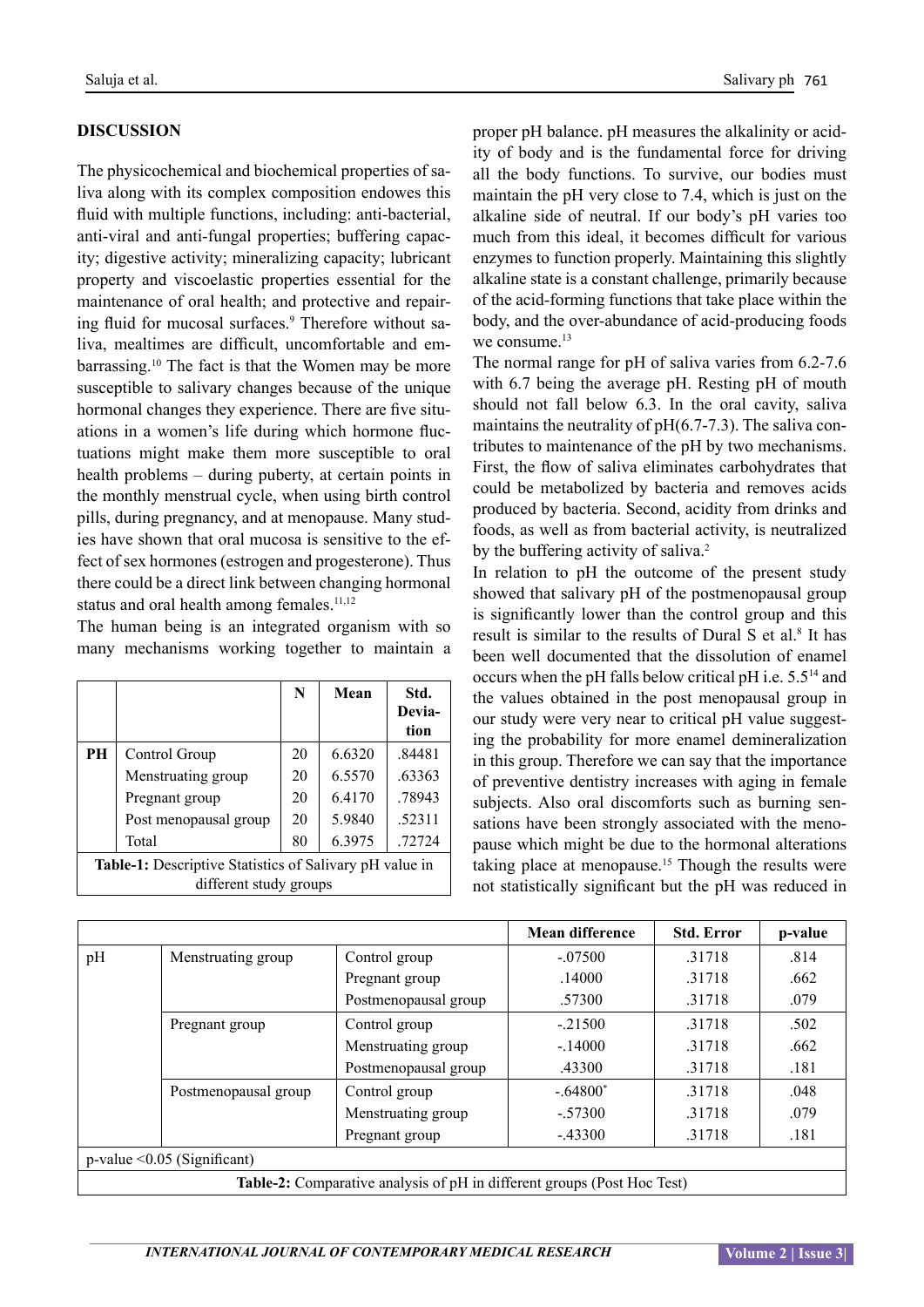pregnant group as well. This could be explained on the basis that the inorganic and protein composition of saliva changes during the course of pregnancy. HCO3– present in salivary gland originates partly from plasma and partly from the salivary gland carbon dioxide. The reduction in pH value during pregnancy, is due to the effect of progesterone hormone, which is known to decrease plasma bicarbonate level during pregnancy resulting in a decreased pH and buffering capacity.<sup>16</sup>

The pH of saliva is an important component to maintain the integrity of oral cavity. The alkaline pH increases the remineralization of tooth surface because of the increased degree of supersaturation. The acidic pH can cause the maximum incidences of dental caries. It has been well documented that the dissolution of enamel occurs when the pH falls below critical pH i.e. 5.5. Thus salivary pH can be a potential indicator of determining dental caries.17 Also Saliva can be used as an indicator of prognosis during periodontal treatment. It has been observed that there is a correlation between pH of saliva and periodontal diseases. In patients with chronic generalized periodontitis, the salivary pH is more acidic and this could be of diagnostic value.<sup>2</sup>

It has also been suggested that salivary pH is a significant correlate of plasma adiponectin levels in women. Adiponectin is an adipocyte-derived cytokine, or adipokine, that promotes for normal insulin sensitivity and fat clearance from tissues, along with maintaining a reduced inflammatory state. Although it is made by fat cells, adiponectin is actually found to be abnormally low in obese, insulin-resistant patients.18 Lower levels of adiponectin associate with lower levels of salivary ph. Any systemic inflammation can cause reduction in the salivary flow rate. Reduced Salivary flow rate produces more acid and thus lower salivary ph. Conditions like Diabetes may dysregulate the cytokine profile and can cause secondary inflammatory changes in the body.. Diabetes is also known to cause salivary hypofunction and thus decreased salivary ph. Although the exact cause for this relationship is still to be unveiled. But certain explanations are being proposed relating to the changes in major salivary glands. The changes occurring in major salivary glands are similar to the one taking place in pancreas. These changes may diminish the response to normal salivary stimulus and cause salivary hypofunction. . Thus measuring salivary flow rate and ph in diabetic individuals might help us to reveal the underlying inflammatory state of the body as it is also one of the possible factors for hyposalivation in Type 2 Diabetes Mellitus.19-21

Alterations in salivary pH could be a marker of metabolic dysregulation and may be associated with several factors of the cardiometabolic risk profile. Measuring salivary ph is an inexpensive and simple procedure which can be performed in any clinical set up. It can thus open up another area of research to develop newer simple techniques and promote a wider use of salivary assays in future. The evaluation of various biomarker levels of diseases like Type 2 Diabetes Mellitus and Cardio vascular disease could be performed directly from oral fluids, deleting the need for blood sampling.<sup>4,5</sup> Hence the healthcare costs burden could be reduced while increasing the accessibility to screening tools.<sup>4,5</sup> Psoriasis which is an inflammatory skin disease has been shortly associated with adverse cardiometabolic profile. A recent study has also shown the lower plasma levels of adiponectin and leptin in psoriasis. Salivary pH being a significant correlate of plasma adiponectin, can be used to substantiate the relationship between salivary pH and psoriasis and to assess whether salivary pH can be used as a biomarker of psoriasis.<sup>22</sup>

The oxidative stress has a significant role to play in the genesis of various cancers including brain tumors. As brain tissue has high rate of oxygen consumption it is highly sensitive to oxidative damage compared to the other tissues of the body. It has been observed that salivarypH is significantly less amongst the patients with brain tumor when compared to healthy controls. Thus salivary pH can be used as an appropriate indicator of antioxidant status in brain tumor patients.Markers of oxidative stress have to be repeatedly analysed during the treatment of brain tumors,in order to establish the exact role of oxidative stress and antioxidants in these patients. And as it is easier and inexpensive to collect saliva at rapid intervals, salivary estimation of these parameters can be helpful.<sup>23</sup>

The results of the present study showed significant changes in the ph of saliva in post-menopausal women as compared with the control group of regularly menstruating women. Previous studies have revealed that postmenopausal women often exhibit oral discomfort and have also shown a low salivary pH. These patients when put on hormone replacement therapy exhibit relief of symptoms. So ph could be non-invasive, easily accessible biomarker which can be used as an adjuvant indicator to start hormone replacement therapy.

#### **CONCLUSION**

Salivary ph as a biomarker when successfully validated in large population could potentially be helpful for de